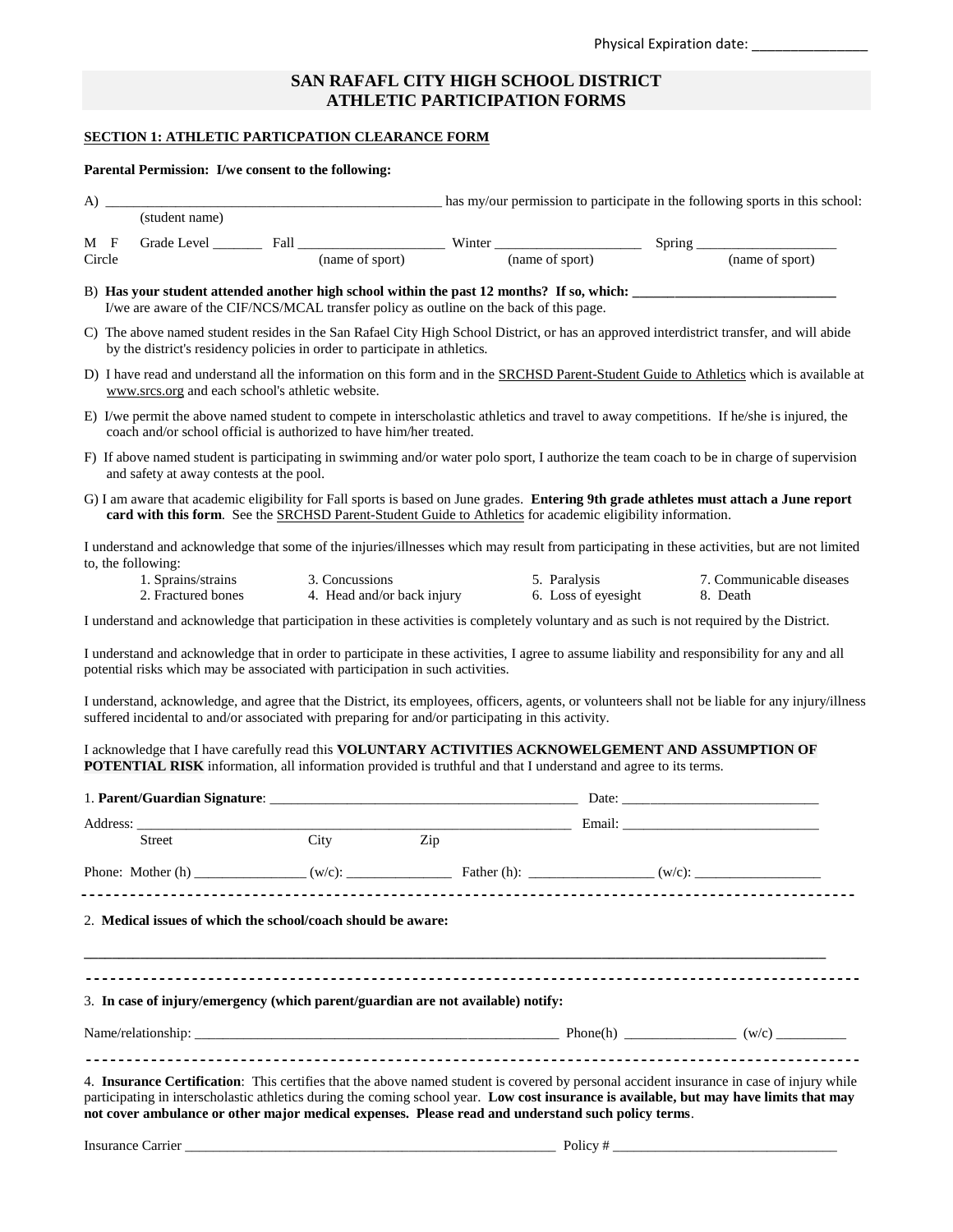**CIF/NCS/MCAL TRANSFER POLICY**: Any student who transfers between high schools is subject to CIF transfer policy. Beginning July 1, 2007, athletes may transfer ONCE at the beginning of NINTH grade. Any TENTH, ELEVENTH OR TWELFTH grade transfer student may not be eligible for varsity competition. All transfer athletes are considered ineligible and must request review of eligibility by the new school's principal or designee to determine eligibility for competition. Before participating in a league sport, CIF forms 206 and 207/209/510 will be required. Forms are available online at www.cifncs.org. Allow 20 business days for processing these forms. The athlete may miss part of the season of sport during the review and evaluation process. See your school's Athletic Director and visit http://cifstate.org/ for additional information.

#### **NCS/MCAL EJECTION POLICY**

- 1. Ejection of a player from a contest for unsportsmanlike or dangerous conduct. Penalty: The player shall be ineligible for the next contest (non-league, league, invitational tournament, post season (league, section of state) playoff, etc.)
- 2. Illegal participation in the next contest by a player ejected in a previous contest. Penalty: The contest shall be forfeited and the ineligible player shall be ineligible for the next contest.
- 3. Second ejection of a player for unsportsmanlike or dangerous conduct from a contest during one season. Penalty: The player shall be ineligible for the remainder of the season.
- 4. When one or more players leave the bench to begin or participate in an altercation.. Penalty: The player(s) shall be ejected from the contest-in-question and become ineligible for the next contest (non-league, league, invitational tournament, post-season, league, section or state) playoff, etc.)
- 5. Coaches are responsible for determining the cause of ejection for any of their players and are responsible for the enforcement of the Ejection Policy. Confusion over the cause of a player's ejection shall not be the basis for allowing a student who has been ejected under an applicable rule to avoid the sanctions required by the Ejection Policy (either prohibition from participation or forfeiture) should a student who is in violation of the Ejection Policy play in a subsequent contest (BOM 10/24/97).

## **SAN RAFAEL CITY HIGH SCHOOL DISTRICT - STUDENT ATHLETE CONTRACT**

- I have read and understand the rules and regulations of the NCS/MCAL Ejection Policy. Athletes may not participate in any contest until this document is filed with the school.
- I have read the SRCHSD Athletic Code of Conduct and understand what is expected of me as an athlete.

## **GROUNDS FOR SUSPENSION OF DISMISSAL FROM A TEAM:**

- Participation in athletics is a privilege. The administration and/or coach have the authority to revoke that privilege when the athlete does not comply with any team and/or school rules. \*Suspension/Expulsion: After 30 days the student's further participation for that period is determined by the site Principal.
- B. If a coach drops a player for disciplinary reasons, the student will be ineligible to participate in another sport during the season of sport in which the student was dismissed.
- C. If a student quits a seasonal sport after the second scheduled event of that sport, without coach's approval, he/she is ineligible to participate in any other sport during that sport season.
- D. Vandalism of school property will result in a minimum of thirty (30) calendar days suspension from all athletic team participation.
- E. Possession or use of alcoholic beverages, drugs or steroids will result in a minimum of thirty (30) calendar days suspension from all athletic team participation.
- F. A grade point average of less than 2.0 will result in suspension until the following grading period.

Student Athletes are also bound to abide by both the MCAL and NCS Rules below.

#### I WILL

- Show respect for myself, teammates, coach, opponents, and officials.
- Use no foul language, trash talk, negative gestures or actions to provide a negative response or fighting.
- Avoid hazing of any description. Penalties may include, but are not limited to, removal from the team, suspension and/or criminal charges.
- Attend school a minimum of four (4) regular or two (2) block periods before I will be allowed to practice/play on any given day.
- Maintain a minimum of a 2.0 GPA and must be passing at least four classes according to SRCHSD, MCAL and NCS policies.

Acknowledged by:

Student Signature Email Email Date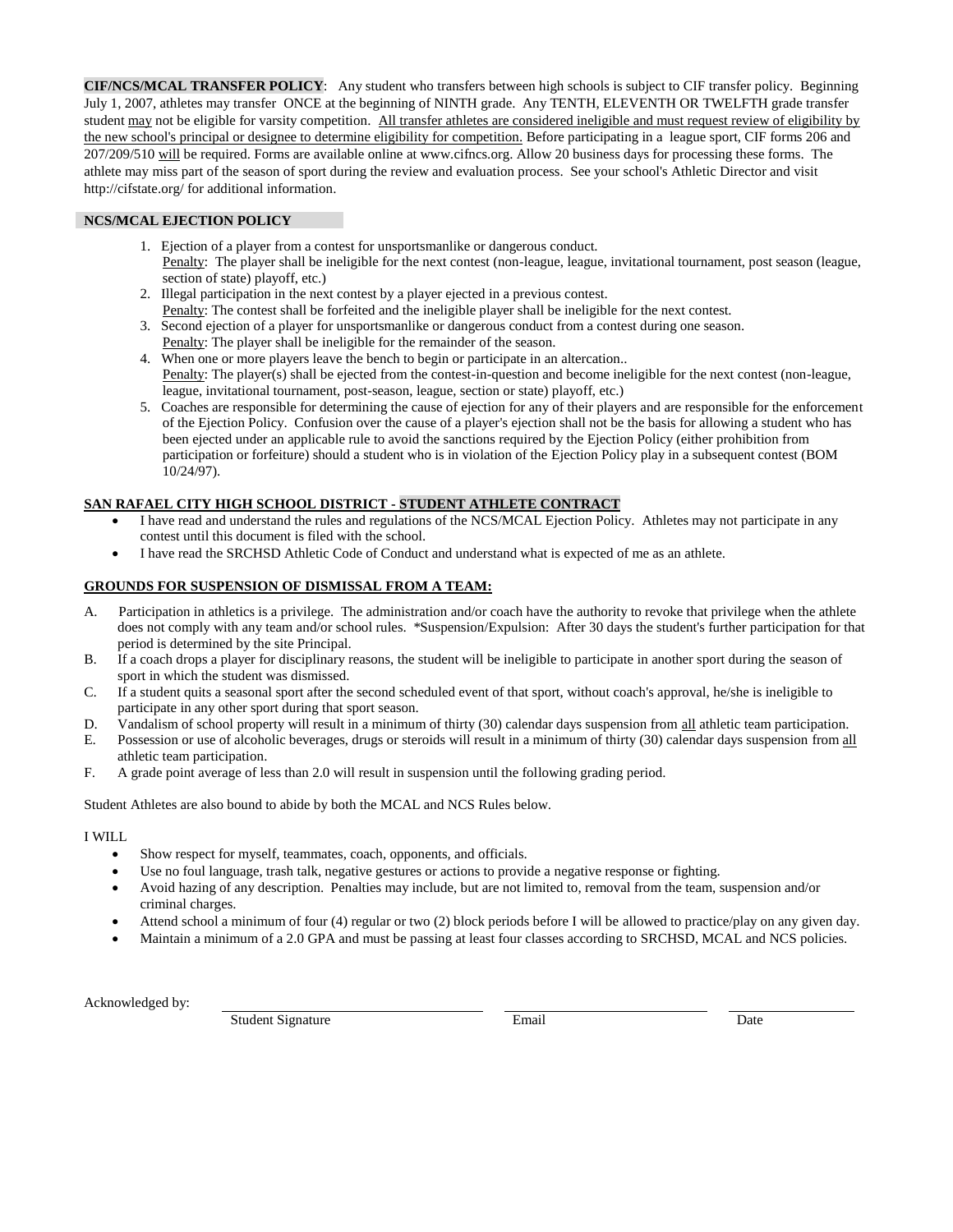#### CONDITIONS OF PARTICIPATION FOR STUDENT ATHLETES:

As a condition of membership in the CIF, all schools shall adopt policies prohibiting the use and abuse of androgenic/ anabolic steroids. All member schools shall have participating students and their parents, legal guardian/caregiver agree that the athlete will not use steroids without the written prescription of a fully licensed physician (as recognized by the AMA) to treat a medical condition (Bylaw 524).

By signing below, both the participating student-athlete and the parents, legal guardian/caregiver hereby agree that the student shall not use androgenic/anabolic steroids without the written prescription of a fully licensed physician (as recognized by the AMA) to treat a medical condition. We also recognize that under CIF Bylaw 200 D, there could be penalties for false or fraudulent information. We also understand that the SAN RAFAEL CITY HIGH SCHOOL DISTRICT policy regarding the use of illegal drugs will be enforced for any violations of these rules.

TRANSPORTATION FOR ATHLETES: BP3541.1(a) and BP3541.1(b). The District **may** provide transportation for athletes to and from athletic events by contract with private transportation providers to the extent that funds are available for this purpose. When funds are not available, the Superintendent, or designee, will neither authorize nor arrange for transportation of the students by private automobile. **Rather, students and/or their parents will be expected to assume responsibility and make their own arrangements for transportation to practices and contests. Coaches are never to provide transportation for students.**.

| Signature of Athlete          | Date |  |
|-------------------------------|------|--|
| Signature of Parent/caregiver | Date |  |
|                               |      |  |

Approval to participate (initials of Athletic Director or Asst Principal)

Fall Winter Spring